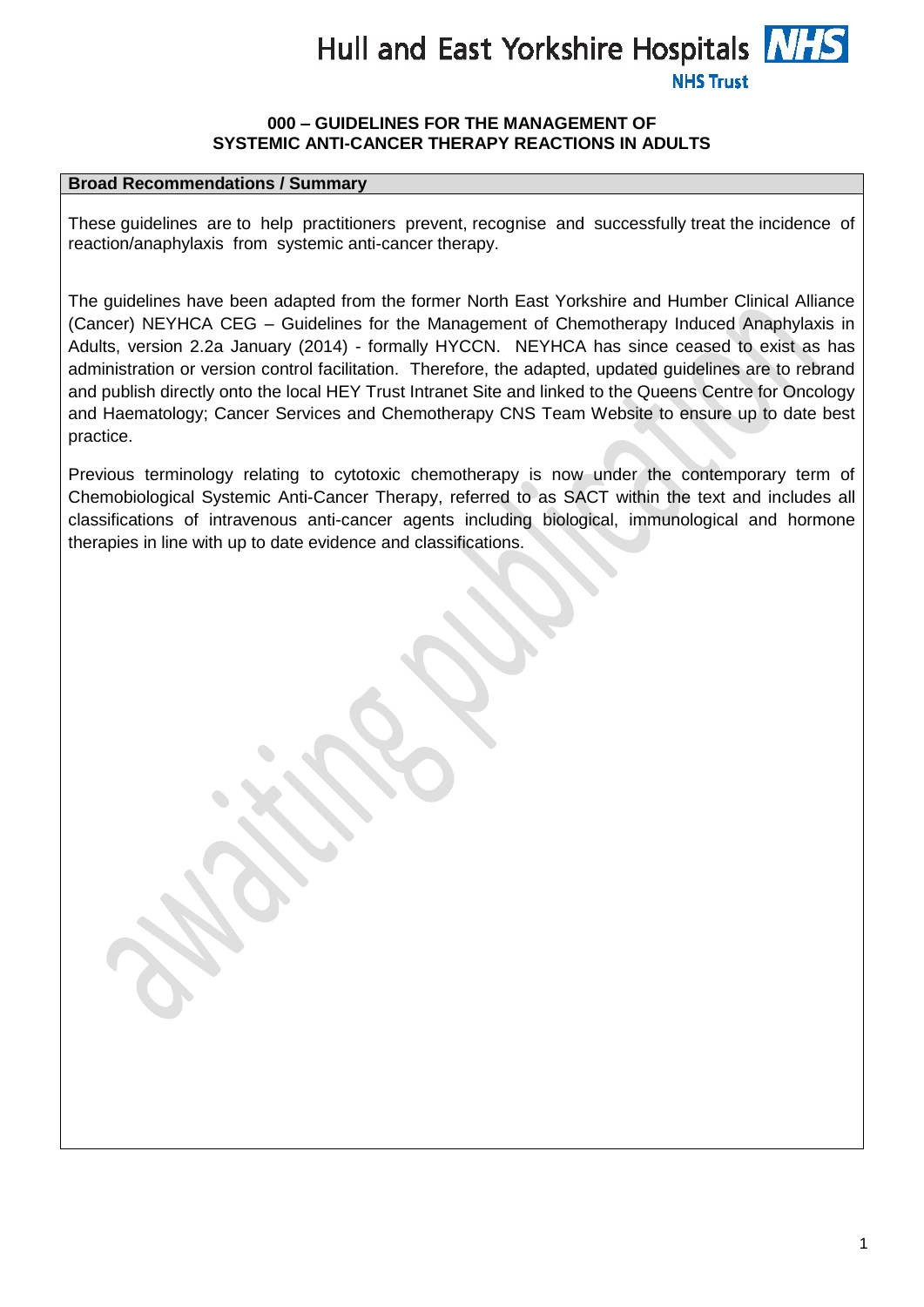## **000 – GUIDELINES FOR THE MANAGEMENT OF SYSTEMIC ANTI-CANCER THERAPY REACTIONS IN ADULTS**

## **1 PURPOSE / LEGAL REQUIREMENTS / BACKGROUND**

The purpose of these guidelines is to inform all Health Care Professionals (HCP) of their responsibility to avoid, recognise and successfully manage the incidence of reaction/anaphylaxis during Chemobiological systemic anti-cancer therapy (SACT).

It remains the responsibility of the practitioner to interpret the application of the guidelines, be aware of best possible practice whilst taking account of local circumstances and the needs and wishes of individual patients.

In reviewing the summary guidelines, local clinicians and managers will be required to assess whether the guidance can be met, and if not what service developments need to be undertaken to achieve the ideal service as defined by the available evidence.

## **2 POLICY / PROCEDURE / GUIDELINE DETAILS**

**These guidelines will address:**

- **2.1 Definition of anaphylaxis/anaphylactoid reaction**
- **2.2 Risk factors**
- **2.3 Recognition**
- **2.4 Management and Treatment**
- **2.5 Documentation**

#### **2.1 Definition**

Anaphylaxis is a hypersensitivity reaction to a stimulant or antigen (i.e. Wasp stings, food allergy, drugs etc.) that occurs in a previously sensitized person. It happens when the body's immune system is over stimulated, resulting in the formation of antibodies which attach to mast cells and basophils. As long as these antibodies remain attached the patient is at risk of a reaction if the antigen is reintroduced into the body. (Allwood et al, 2002).

Anaphylactoid reactions produce the same clinical symptoms as anaphylaxis, but, the mechanism is different. They occur after the first injection of certain drugs and are due to a dose-related pharmacologically induced mediator rather than an immunological one (Page et al, 2002).

The Resuscitation Council, U.K. (2008) has produced a broad consensus regarding appropriate emergency management of acute anaphylactic reactions:

"There is no universally accepted definitions of anaphylactic and anaphylactoid reactions. The term anaphylaxis is usually used for hypersensitivity reactions typically mediated by immunoglobulin (IgE). They occur following earlier sensitization to an antigen and are due to the production of specific (IgE) antibodies in response to the now recognized antigen.

Anaphylactoid reactions (are similar), but do not depend upon hypersensitivity. They occur via direct stimulation of mast cells and basophils, without prior drug exposure.

The term anaphylaxis is referred to encompassing both types of reactions, as manifestations and management are similar, distinction only being of more importance during follow up management. ( Mistovich, 2008)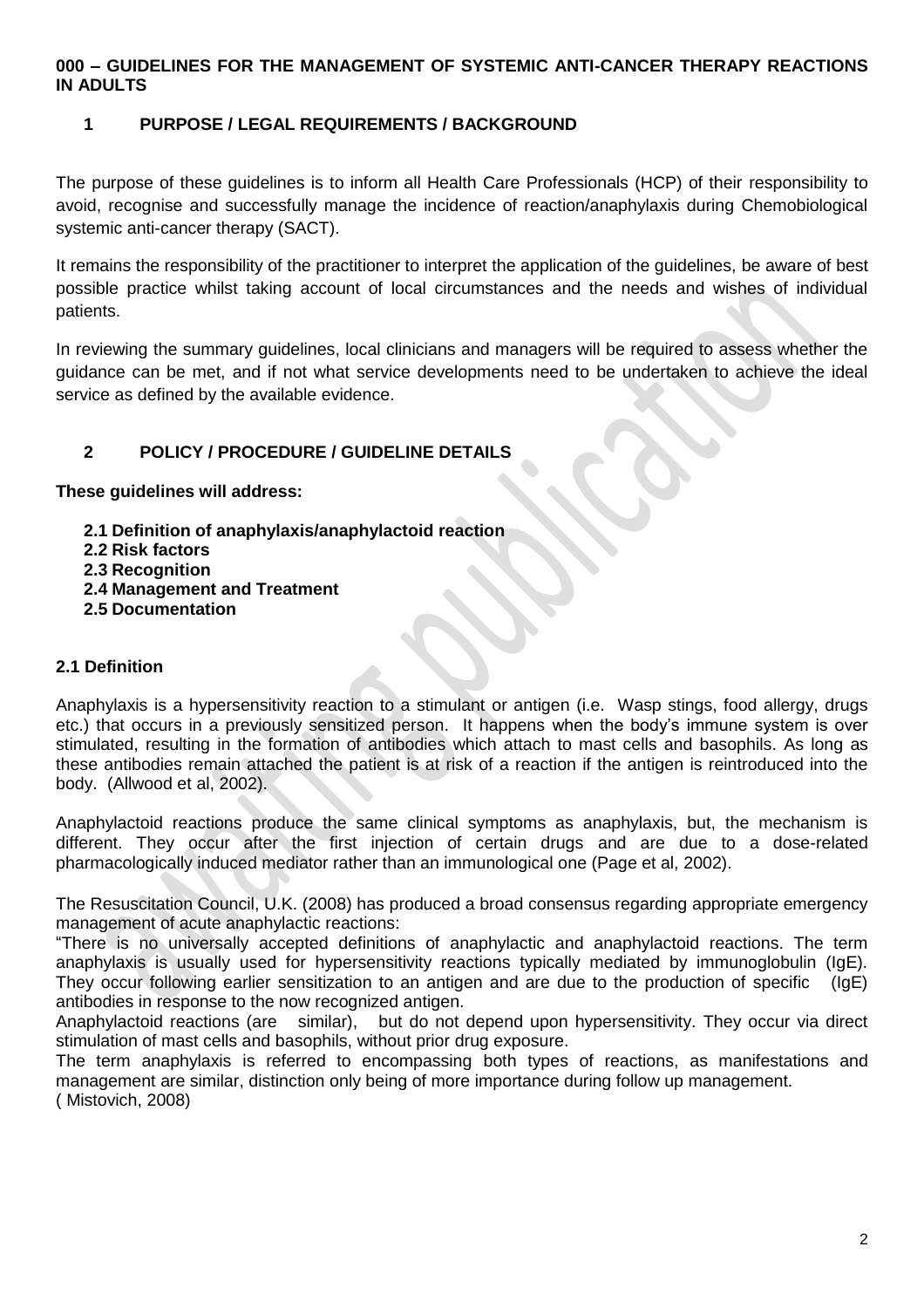## **2.2 Risk Factors**

The degree of risk and type of reactions are variable (from mild to life threatening). The onset is more rapid and reaction more often severe from the intravenous (I.V.) route.

Progress may be rapid, slow, or biphasic (more rarely delayed by a few hours or persisting for more than 24 hours).

Adrenaline is generally regarded as the most important drug for any severe anaphylactic reaction. As an alpha-receptor agonist, it reverses peripheral vasodilatation and reduces oedema. The beta-receptor activity dilates the airways, increases the force of myocardial contraction and suppresses histamine and leukotrienes release (The Resuscitation Council, U.K. 2008).

## **Caution**

Intravenous adrenaline should only be administered in special circumstances by medically qualified personnel who have experience of it and are aware of the hazards associated with its use.

For anaphylaxis the recommended dose of adrenaline is used in a dilution of 1:1000 intramuscularly (Fisher, 1995) & The Resuscitation Council, U.K. 2008).

Care needs to be taken if the patient is taking tricyclic antidepressants, monoamine oxidase inhibitors or beta-blockers as they may increase the severity of the reaction and antagonise the response to adrenaline (BNF 2016).

## **2.3 Recognition**

## **All systemic anti-cancer drugs (as with any other drugs) have the potential to cause allergic (hypersensitivity) / anaphylactic reactions.**

The nurse administering systemic anti-cancer therapy must be aware of the signs and symptoms of anaphylaxis and hypersensitivity reactions. This will allow early detection and treatment thus improving the outcome and minimising detrimental effects.

Anaphylaxis does need to be distinguished from other medical conditions that may have some similar symptoms.

There may be difficulty diagnosing anaphylaxis in a patient who is prone to panic attacks. Possible symptoms of panic attack include a sense of anxiety and breathlessness leading to hyperventilation. It does not usually include pallor, wheeze, rash or swelling. Blood pressure (BP) is not affected.

Using the Airway, Breathing, Circulation, Disability, and Exposure (ABCDE) approach will help with treating the differential diagnoses (The Resuscitation Council, U.K. 2008)

All intravenous systemic anticancer therapies are associated with a risk for infusion reactions, which can be unpredictable (Vogel, 2009) and anaphylaxis is always a concern especially when the administered agents are designed to stimulate or potentiate the immune function.

The decision to restart an infusion following a hypersensitivity reaction will depend on the severity of the reaction and discretion of the treating clinician.

Prior to restarting, consider methods to minimise hypersensitivity as follows:

- Inform and instruct patient and family about the possibility and symptoms of hypersensitivity, informing them of action to be taken
- Monitor vital signs
- Consider pre-medication with hydrocortisone and antihistamines.
- Reduce the infusion rate and administer over a longer period of time.
- Alteration of subsequent infusion rates may be undertaken if initial dose is well tolerated, according to manufacturer's guidelines.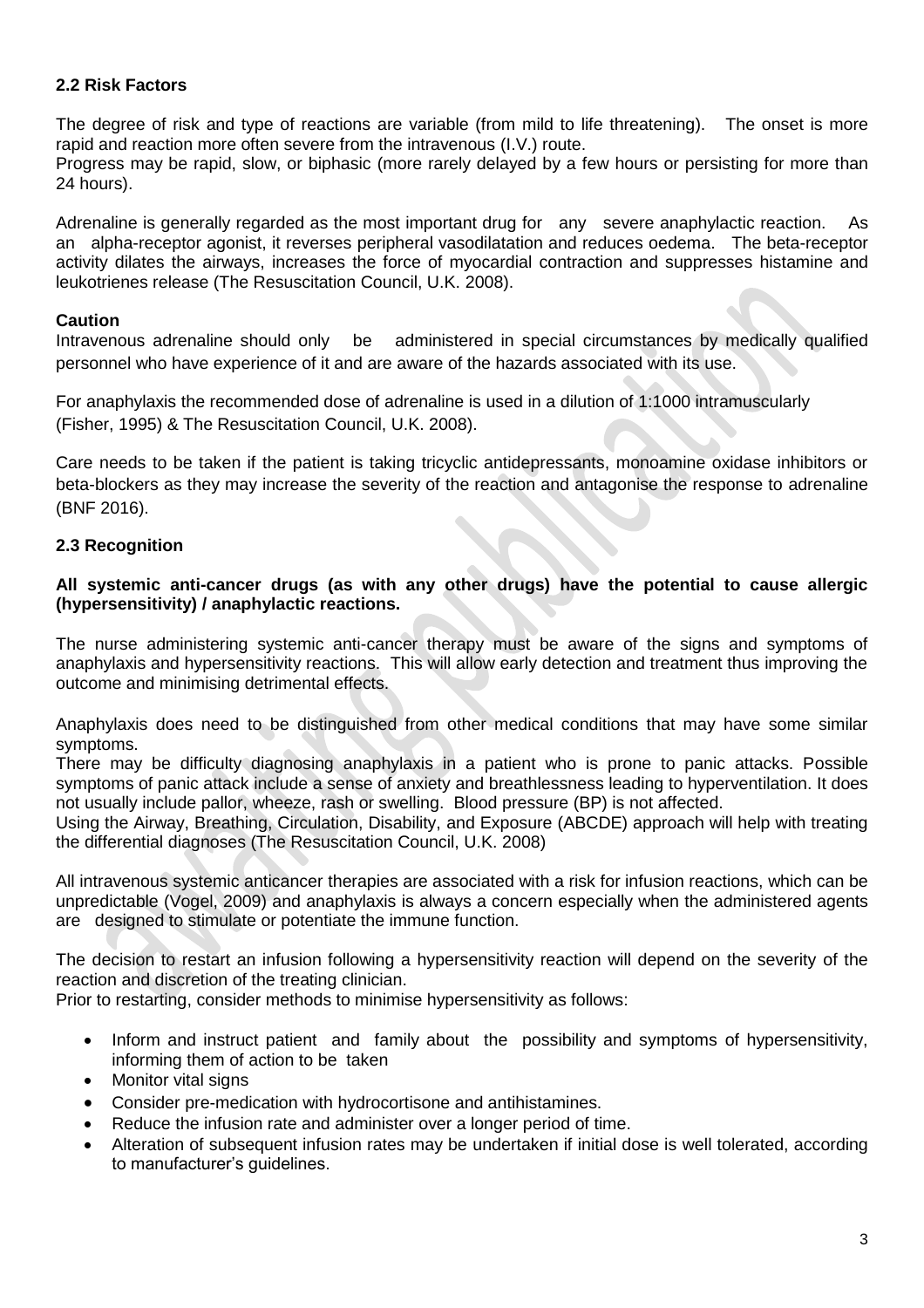## **Presenting Signs & Symptoms**

Taken from the Resuscitation Council (UK) Guidelines 2008.

A diagnosis of anaphylactic reaction is likely if a patient who is exposed to a trigger (allergen) develops a sudden illness (usually within minutes of exposure) with rapidly progressing skin changes and lifethreatening airway and/or breathing and/or circulation problems.

The lack of any consistent clinical manifestation and a range of possible presentations cause diagnostic difficulty

There is a range of signs and symptoms, none of which are entirely specific for an anaphylactic reaction; however, certain combinations of signs make the diagnosis of an anaphylactic reaction more likely.

When recognising and treating any acutely ill patient, a rational ABCDE approach must be followed and life-threatening problems treated as they are recognised

## **Anaphylaxis is likely when all of the following 3 criteria are met:**

- Sudden onset and rapid progression of symptoms
- Life-threatening Airway and/or Breathing and/or Circulation problems
- Skin and/or mucosal changes (flushing, urticaria, angioedema)

The following supports the diagnosis:

Exposure to a known allergen for the patient

## Remember:

- Skin or mucosal changes alone are not a sign of an anaphylactic reaction
- Skin and mucosal changes can be subtle or absent in up to 20% of reactions (some patients can have only a decrease in blood pressure, i.e., a Circulation problem)
- There can also be gastrointestinal symptoms (e.g. vomiting, abdominal pain, incontinence)

## **Sudden onset and rapid progression of symptoms**

- The patient will feel and look unwell.
- Most reactions occur over several minutes. Rarely, reactions may be slower in onset.
- The time of onset of an anaphylactic reaction depends on the type of trigger.
- The patient is usually anxious and can experience a "sense of impending doom".

## **Life-threatening Airway and/or Breathing and/or Circulation problems**

Patients can have either an A or B or C problem or any combination. Use the ABCDE approach to recognise these.

#### **Airway problems:**

- Airway swelling, e.g., throat and tongue swelling (pharyngeal/laryngeal oedema).
- The patient has difficulty in breathing and swallowing and feels that the throat is closing up.
- Hoarse voice.
- Stridor this is a high-pitched inspiratory noise caused by upper airway obstruction.

#### **Breathing problems:**

- Shortness of breath increased respiratory rate.
- Wheeze.
- Patient becoming tired.
- Confusion caused by hypoxia.
- Cyanosis (appears blue) this is usually a late sign.
- Respiratory arrest.

## **Circulation problems:**

- Signs of shock pale, clammy.
- Increased pulse rate (tachycardia).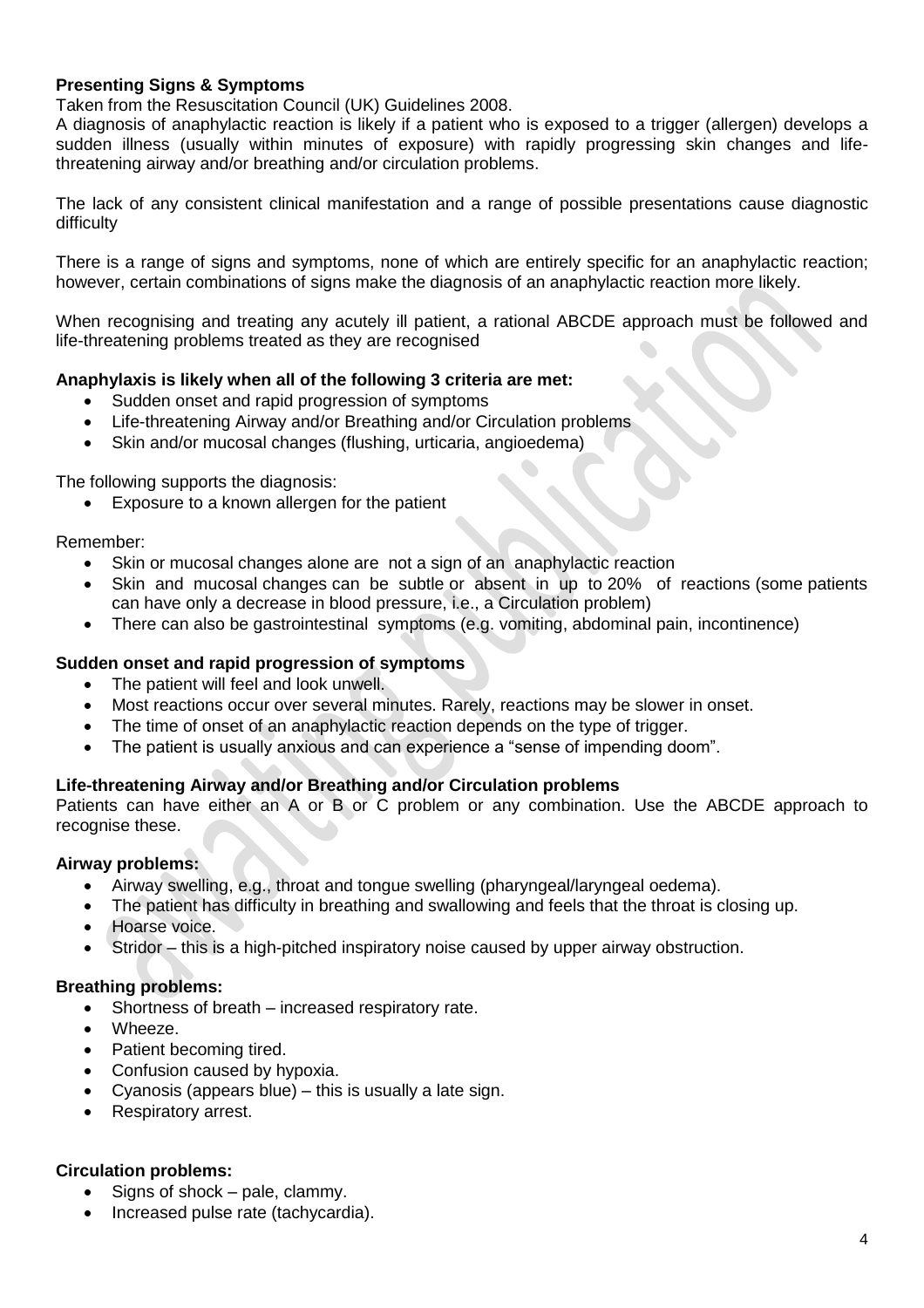- Low blood pressure (hypotension) feeling faint (dizziness), collapse.
- Decreased conscious level or loss of consciousness
- Anaphylaxis can cause myocardial ischemia and electrocardiograph (ECG) changes even in individuals with normal coronary arteries.
- Cardiac arrest.

Circulation problems (often referred to as anaphylactic shock) can be caused by direct myocardial depression, vasodilation and capillary leak, and loss of fluid from the circulation.

Bradycardia (a slow pulse) is usually a late feature, often preceding cardiac arrest. The circulatory effects do not respond, or respond only transiently, to simple measures such as lying the patient down and raising the legs.

Patients with anaphylaxis can deteriorate if made to sit up or stand up.

The above Airway, Breathing and Circulation problems can all alter the patient's neurological status (Disability problems) because of decreased brain perfusion.

There may be confusion, agitation and loss of consciousness.

Patients can also have gastro-intestinal symptoms (abdominal pain, incontinence, vomiting).

#### **Skin and/or mucosal changes**

- These should be assessed as part of the Exposure when using the ABCDE approach. They are often the first feature and present in over 80% of anaphylactic reactions. They can be subtle or dramatic.
- There may be just skin, just mucosal, or both skin and mucosal changes.
- There may be erythema a patchy, or generalized, red rash.
- There may be urticaria (also called hives, nettle rash, weal's or welts), which can appear anywhere on the body. The weal's may be pale, pink or red, and may look like nettle stings. They can be different shapes and sizes, and are often surrounded by a red flare. They are usually itchy.
- Angioedema is similar to urticaria but involves swelling of deeper tissues, most commonly in the eyelids and lips, and sometimes in the mouth and throat.

Although skin changes can be worrying or distressing for patients and those treating them, skin changes without life-threatening airway, breathing or circulation problems do not signify an anaphylactic reaction. Reassuringly, most patients who have skin changes caused by allergy do not go on to develop an anaphylactic reaction. (www.acaai.org)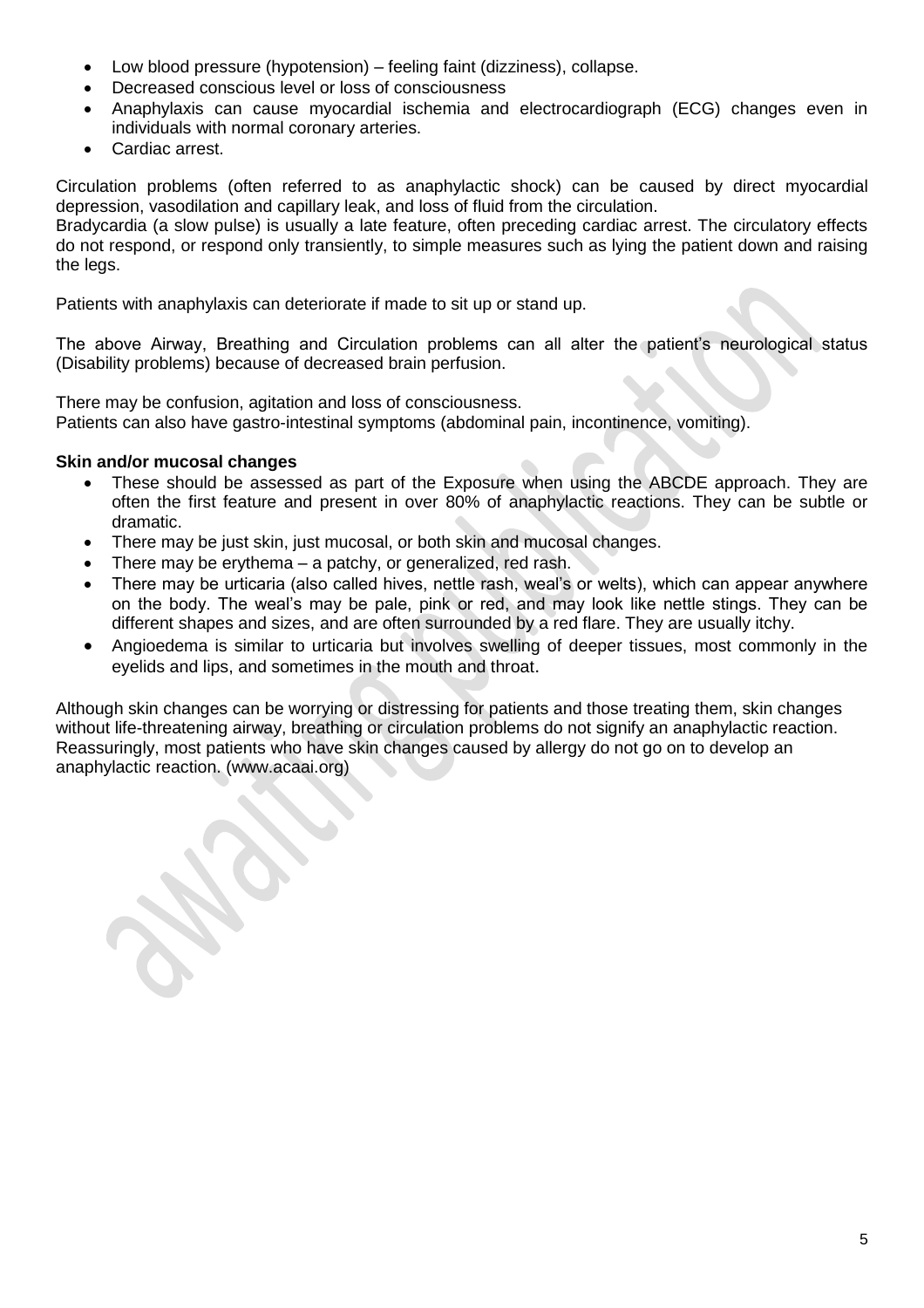## **2.4 Management and Treatment Coloured boxes taken from:** The Resuscitation Council Guidelines 2008

## **Management Algorithm**

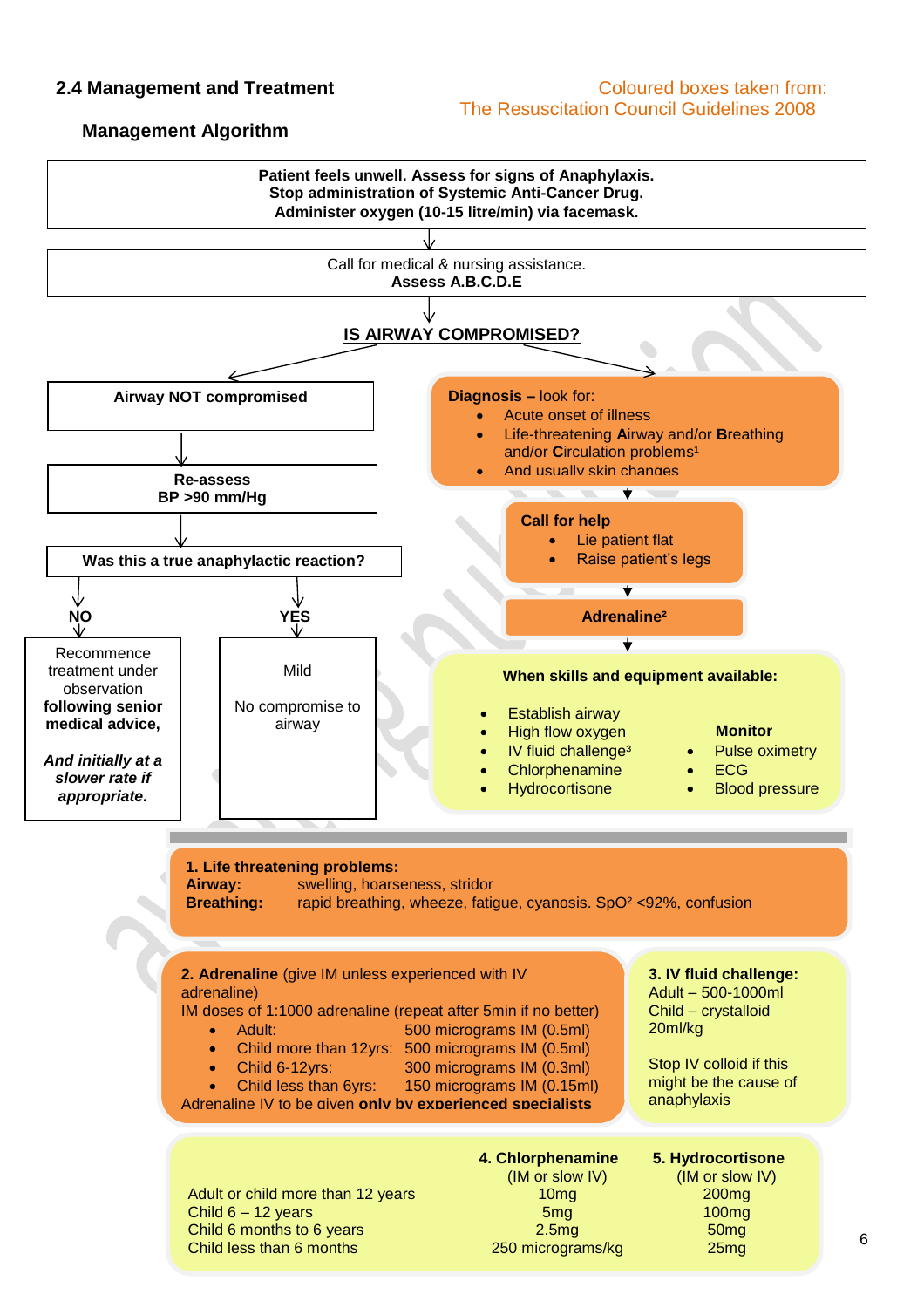## **Nursing Management**

## **Scope:**

All nursing staff responsible for the administration of systemic anti-cancer therapy.

## **Objective:**

To ensure prompt and efficient action is taken in the event of anaphylaxis to minimise the effects for the patient.

To act in such a manner as to maintain the well-being of the patient.

## **Responsibilities**:

It is the responsibility of the individual trained nurse, skilled in administration of systemic anti-cancer therapy to recognise when anaphylaxis has occurred and what action is required to minimise effects.

## **Documentation**:

- The Code: Professional Standards of Practice and Behavior for Nurses and Midwives (NMC 2015)
- Standards for Medicines Management (NMC 2007)
- UK Resuscitation Council Guidelines Adult Anaphylactic Reactions (2008)
- The Administration of Cytotoxic Chemotherapy (RCN 1998)
- Local Trust nursing documentation
- Local Trust Incident Reporting System (DATIX)
- Suspected Adverse Drug Reaction Form (BNF most recent edition)
- Chemotherapy Prescription Chart/Journal on ARIA
- Associated Trust protocols/guidelines

## **Procedure**:

Prior to the administration of systemic anti-cancer therapy the nurse must be familiar with the likelihood of the drug causing anaphylaxis or reaction, mechanisms of anaphylaxis, and be familiar with local emergency equipment and procedures.

Provide the patient with appropriate information to enable them to identify signs of treatment-induced anaphylaxis and emphasise the need to report these signs immediately if they occur.

Ascertain if any pre-treatment steroids have been taken; or are to be administered prior to chemotherapy.

#### **At first signs of reaction**:

- Cease administration of systemic anti-cancer therapy. Summon medical and nursing assistance.
- Recline the patient to a comfortable position, legs elevated if possible.
- Administer oxygen at high flow rates (10 15 litres/min) via facemask.
- Rapidly evaluate vital signs (pulse, BP, respirations, skin changes 'ABC').

If there is no increase in severity of reaction, particularly no compromise to airway or patient recovers; systemic anti-cancer therapy administration may be recommenced under continued supervision and dependent on senior Haematology or Oncology advice.

### **OR If reaction becomes more severe**:

- Call for immediate emergency assistance and equipment (Local Trust crash team). Do not give any more systemic anti-cancer therapy.
- Monitor patient airway.
- Prepare for administration of appropriate drugs (as per Resuscitation Council Guidelines and local Trust guidelines).

#### **Adrenaline (Epinephrine) should be administered IM to all patients with any signs of compromise to airway** (Resuscitation Council Guidelines 2008)

(Adrenaline may be repeated 5 minutes after initial dose).

Adrenaline to be administered in accordance with local Trust guidelines (following Resuscitation Council guidelines 2008 and most recent edition of British National Formulary).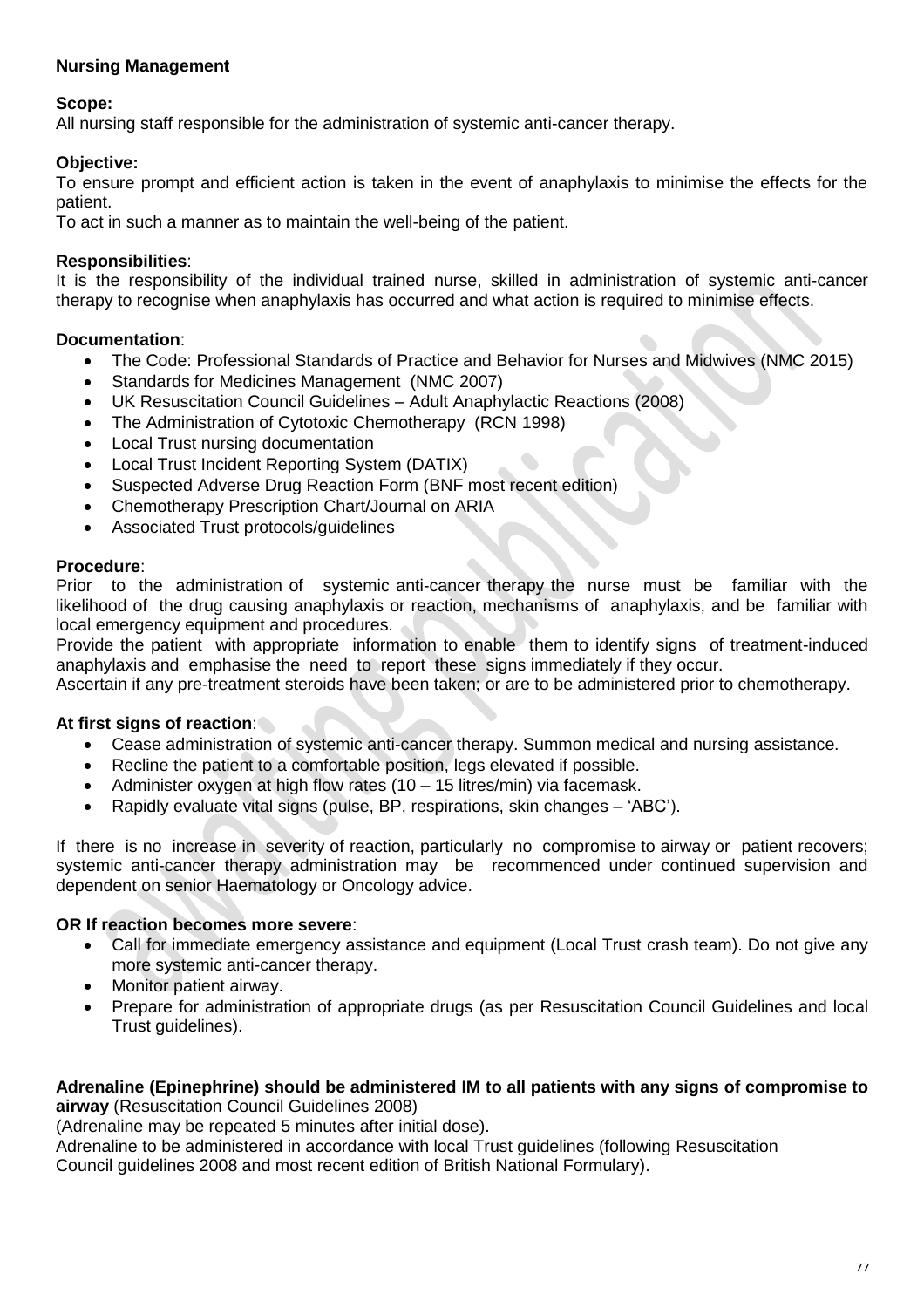**If cardiac arrest procedure not required: Continue treatment for anaphylactic reaction as per Resuscitation Council Guidelines and local Trust guidelines.**

## **Other concurrent measures:**

- Prescribed antihistamine to be administered.
- Administer 1 2 litres of fluid (crystalloid preferred) via rapid free flow infusion.
- Prescribed bronchodilator to be administered.
- Prescribed corticosteroid to be administered (at discretion of senior Haematology / Oncology advice and dependent on whether other steroid therapy has been given pre-treatment).
- Provide psychological support to the patient and their family. Reassure and explain to the patient and any relatives what is being done and what should be expected to happen.
- Comfort may be promoted and distress reduced with the administration of prescribed analgesics and anti-emetics. Evaluate their effectiveness following administration.
- Ensure the episode is accurately documented (to include sensitivity) in appropriate local nursing, medical and electronic records.
- Follow local Trust guidelines for reporting of incident.
- Patient to be admitted to ward at discretion of senior Haematology / Oncology advice (if not already an 'in patient')

## **2.5 Documentation**

**Complete Intervention Report Form for the Management of Systemic Anti-Cancer Reactions in Adults (See appendix 1) and file in patients' medical/nursing notes.**

## **3 PROCESS FOR MONITORING COMPLIANCE**

Qualified staff new to the service will be expected to attend the 3 day Chemotherapy Competency Induction Workshop to be entered into the work based learning Chemotherapy Competency Programme (NEYHCA 2013).The monitoring of compliance with and clinical competency of staff regarding the Management of Systemic Anti-cancer Therapy Reactions in Adults will be undertaken by the ward/department managers with support from the Chemotherapy Nurse Specialist Team. All nursing staff will complete required competency and will reviewed yearly, with specific regard to health and safety (Topic 5) and Oncological Emergencies (Topic 6) Chemotherapy Competency Programme.

All staff must attend required HEY Trust yearly updates as part of the resuscitation guidance.

All staff should complete HEY247 elearning course – Emergency Treatment of Anaphylactic Reactions

Guidelines will be monitored and reviewed as per the cancer standards and Peer Review process with advice and support from the Trust Chemotherapy Committee Meeting (CCM) members.

All incidents relating to systemic anti-cancer reactions must be documented accordingly as per guidelines and reported via HEY Trust DATIX system and reviewed by the CCM.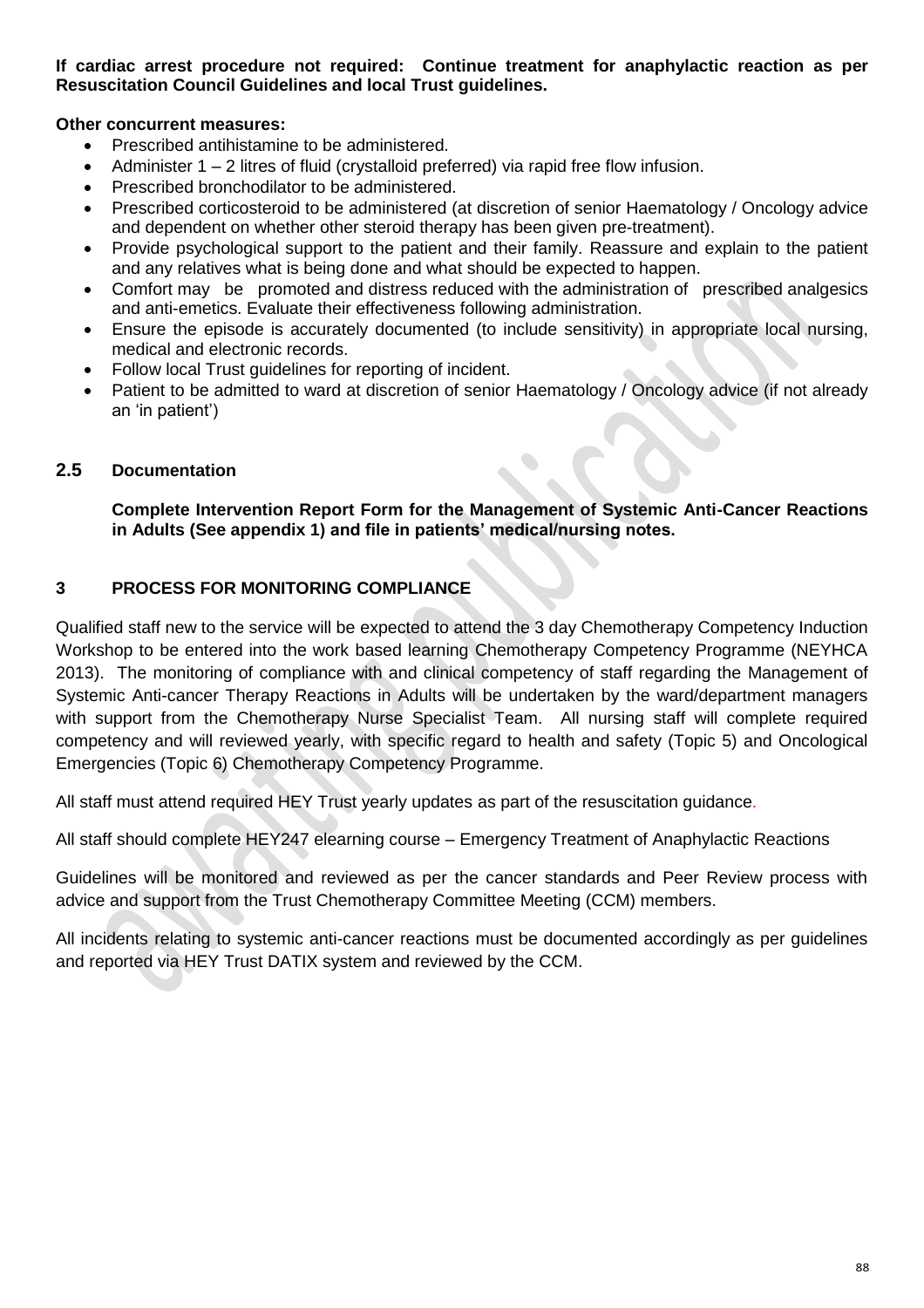## **4 REFERENCES**

#### [www.acaai.org](http://www.acaai.org/)

Allwood M & Wright P eds. (2002) The Cytotoxics Handbook 4th Edition Rawcliffe Medical Press Ltd.

BNF Most recent edition.

Castells et al (2008) Hypersensitivity Reactions to Chemotherapy: Outcomes and safety of rapid desensitization in 413 cases. Journal of Allergy and Clinical Immunology. 122:574-80.

Dougherty L & Lamb J (2008) Intravenous Therapy In Nursing Practice. 2<sup>nd</sup> Edition Blackwell Publishing Ltd

Ferns T & Chojnacka I (2003) The causes of anaphylaxis and its management in adults. British Journal of Nursing September 25 – October 8 2003. 12:17:1006-1014

Jurewicz MA (2000) Anaphylaxis: when the body overreacts. Nursing 2000 30:7:58-61.

Kelso J.M. (2004) The rate of systemic reactions to immunotherapy injections is the same whether or not the dose is reduced after local reaction. Annals of Allergy Asthma & Immunology. Feb 2004. 92:2:225-228

Lieberman P (2005) Biphasic anaphylactic reactions. Annals of Allergy, Asthma and Immunology. 95:3 217-226

Mistovich J (2008) Anaphylactic and Anaphylactoid Reactions [www.EMS1.com](http://www.ems1.com/)

Moor J & Jennison N (2003) Standardisation of anaphylaxis management in an acute hospital trust – a model for change. Nursing Times 100:15:32-34.

NMC (2015) The Code: Professional standards of practice and behavior for nurses and midwives

Nursing Centre (2000) Emergency: Chemotherapy- Induced Hypersensitivity Reactions. American Journal of Nursing. April 2000. 100:4:53

*Page C, Curtis M, Sutter M, Walker M & Hoffman B (2002) Integrated Pharmacology. 2 nd Edition. Mosby International Ltd*

Resuscitation Council UK (2008). Annotated July 2012 with links to NICE guidance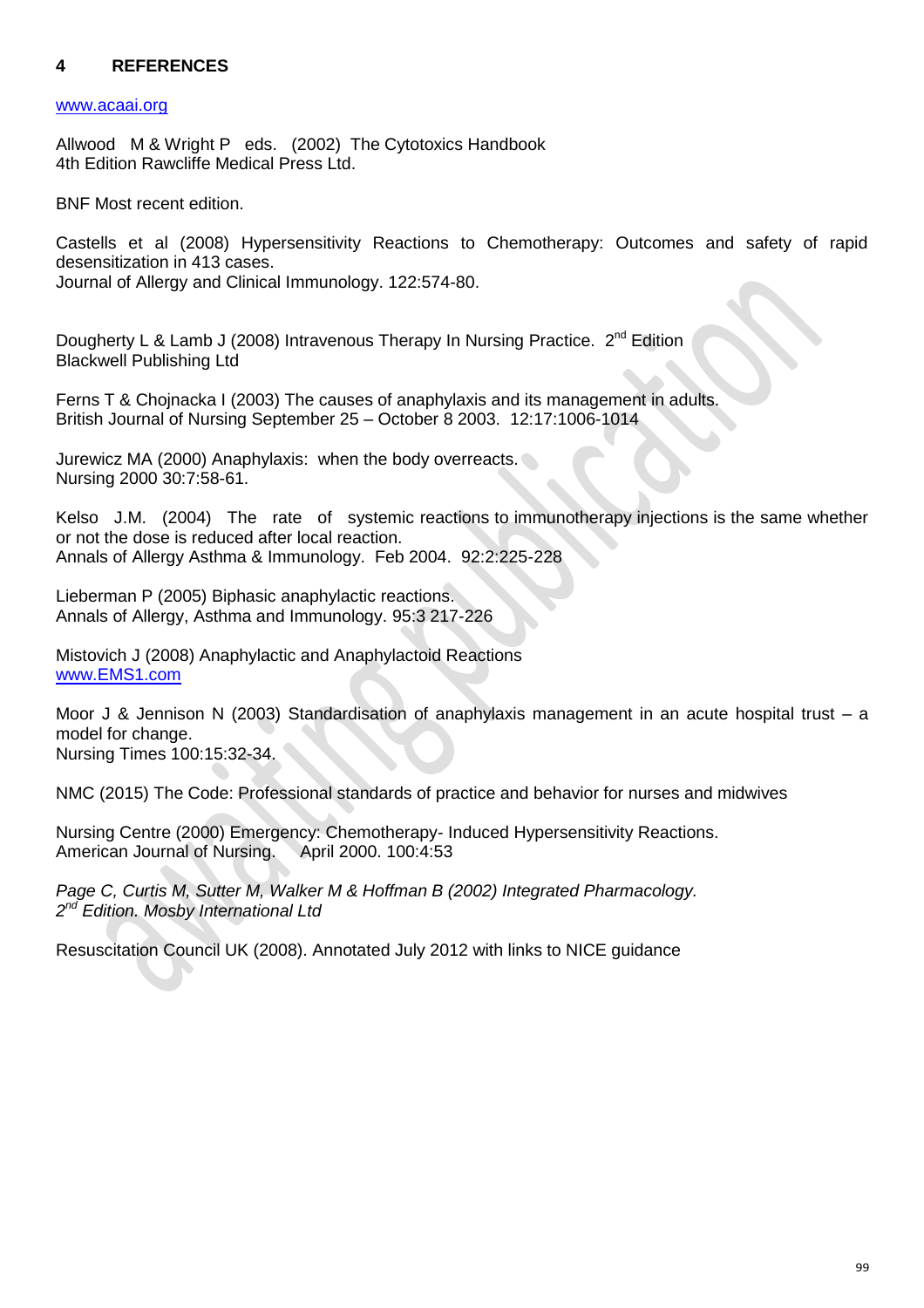| <b>Document Control</b>                        |                                                           |                                                       |                  |
|------------------------------------------------|-----------------------------------------------------------|-------------------------------------------------------|------------------|
| <b>Reference No:</b>                           |                                                           | <b>First published:</b>                               | <b>June 2002</b> |
| <b>Version:</b>                                | 3.0                                                       | <b>Version</b><br><b>Current</b><br><b>Published:</b> | February 2017    |
| <b>Lead Director:</b>                          | <b>Russell Patmore</b>                                    | <b>Review Date:</b>                                   | August 2020      |
| <b>Managed</b><br><b>Document</b><br>by Name:  | Chemotherapy<br><b>Specialist</b><br><b>Nurse</b><br>Team | <b>Ratification</b><br><b>Committee:</b>              |                  |
| <b>Managed</b><br><b>Document</b><br>by Title: | Chemotherapy<br><b>Nurse</b><br><b>Specialist</b><br>Team | <b>Date EIA Completed:</b>                            |                  |
| <b>Consultation Process</b>                    |                                                           |                                                       |                  |

Chemotherapy Nurse Specialist Team Chemotherapy Committee Meeting Members Russell Patmore *Lead Director* Dr Roy *Clinical Lead* Dr Dhadda *Head of Clinical Chemotherapy Services* Mandi Elliott *CNS of Clinical Chemotherapy Services* Clinical Effectiveness Group Policies & Practice Group

**Key words (to aid intranet searching)**

Management of Systemic Anti-Cancer Reactions in Adults

## **Target Audience**

| <b>All staff</b> | <b>Clinical Staff Only</b> | Non-Clinical Staff Only   |
|------------------|----------------------------|---------------------------|
| Managers         | <b>Nursing Staff Only</b>  | <b>Medical Staff Only</b> |

## **Version Control**

| <b>Date</b>   | <b>Version</b> | <b>Author</b>                            | <b>Revision description</b>                                                                          |
|---------------|----------------|------------------------------------------|------------------------------------------------------------------------------------------------------|
| February 2017 | 3.0            | Chemotherapy<br>Nurse Specialist<br>Team | Adapted from NEYHCA with change of title,<br>minor rewording throughout and update of<br>references. |

http://intranet/resus/pdf/reaction.pdf